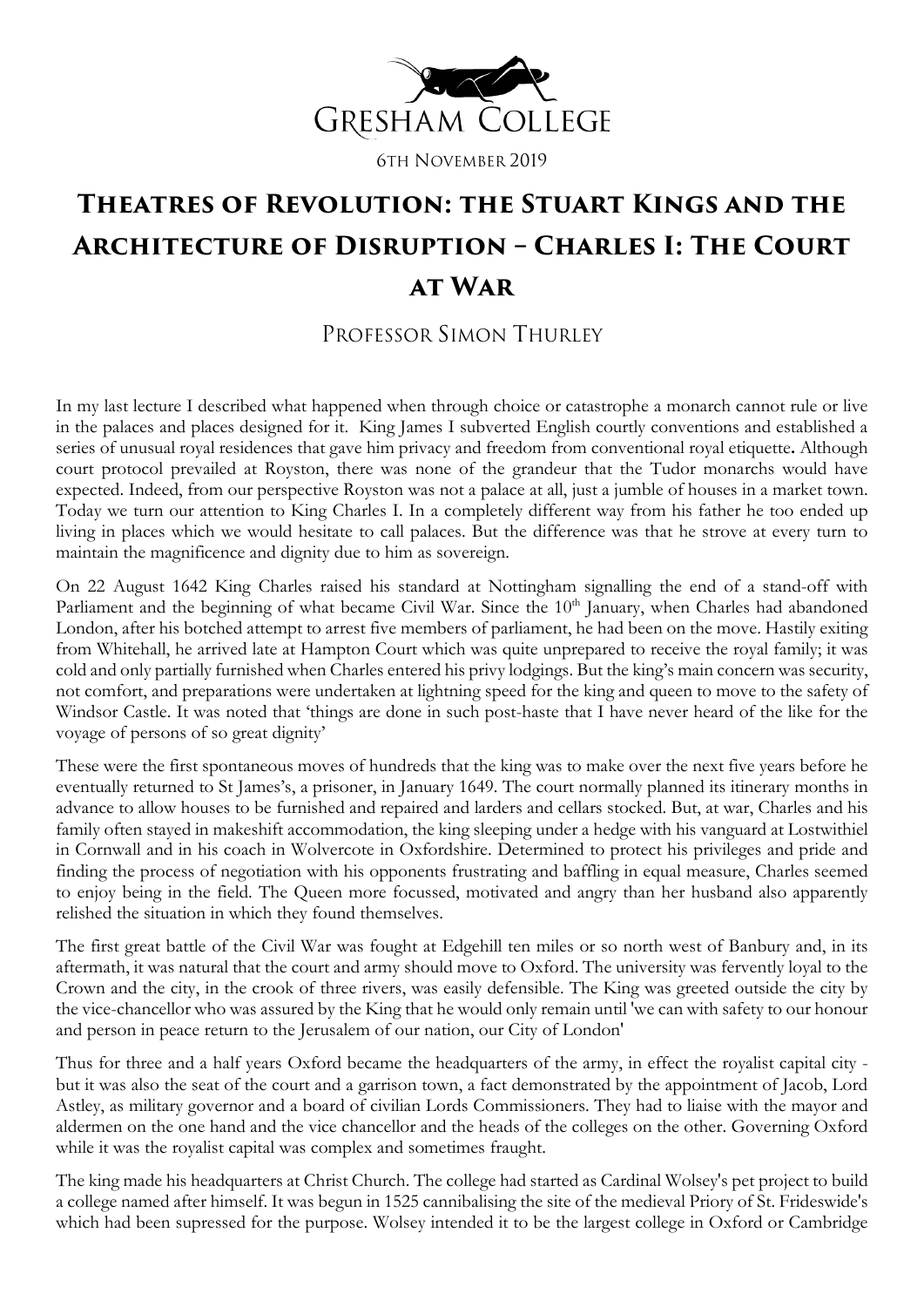with a great cloister flanked to north and south by the hall and chapel. The scheme was interrupted his death in 1530 and, although the hall, the most magnificent in Oxford, was completed, the great cloistered quad (measuring 264 by 261 feet) was only half built and the chapel barely begun. Instead, the partly dismantled priory church became the chapel. But not for long. The episcopal reorganisation that took place after the Reformation saw a new diocese of Oxford formed and the chapel become Christchurch Cathedral with its own dean and chapter.

This combined arrangement of college and cathedral was unique but what made it even more unusual were the provisions in the founding statutes of Wolsey's college which specified that it was to be used by the monarch, his eldest son and their households at will. Where Wolsey intended the royal lodgings to be is uncertain, the obvious place would have been at the high end of the hall leading on to the tower lodging in the south west corner. But when, in 1566 Queen Elizabeth exercised her right to stay in the college, it was in the Deanery which occupied the north end of the east range of the great quad. It was here also that Charles I stayed in 1636 when he was the guest of William Laud, Archbishop of Canterbury. Laud had begun his career as a royal chaplain and, through the patronage of the Duke of Buckingham, had risen, by 1633, to not only to the archbishopric but to be Dean of the Chapel Royal, Privy Councillor and Chancellor of Oxford University. At Oxford he had built a magnificent new quadrangle at his former college, St. John's that was the object of King Charles's visit.

Visits by the Stuart kings, and the expectation of more, drew attention to the fact that incomplete Christchurch had all the prestige of a royal foundation but none of the expected architectural magnificence. This want was highlighted by the spectacular new courtyard at St. John's with its bronze statues of the king and queen by Hubert LeSeur. At Christ Church Dean Thomas Duppa and his successor Samuel Fell, both fervent royalists, set out to complete Wolsey's unfinished works, but the only part to be completed before the outbreak of war was the great stair leading up to the hall which was covered with one of the largest fan vaults ever built.

In October 1642 the arrival of the court in Oxford was, in one sense, an unexceptional event. On progress the court frequently established itself in towns and cities and, because of the status of Christ Church, the king's arrival there was much like entering one of the many royal progress houses maintained by the Crown. Yet there was a difference. The royal family rarely moved together and when the Queen joined the king there would, unusually, be four households in total including those of the Princes. There was then the army and its officers and increasing numbers of officers of state; because of the war, some brought their wives and children with them. The court always had followers, but in Oxford it became a magnet for dispossessed, penurious or simply frightened royalists of all classes. To make matters worse for every man of any status there was at least one horse and the requirements for stabling was immense.

There were three authorities charged with finding lodgings in Oxford for those with official duties: the quarter master of the army requisitioned lodgings for soldiers; the royal harbingers billeted members of the royal households and the governor of the city housed the garrison. Everyone else had to scramble for a place to stay. In order to ease the pressure, the King issued a series of proclamations ordering people with no official post to leave.

Householders were paid an allowance of 3s 6d a week for feeding a soldier and colleges charged their guests for board and lodging, rather as they did students. Private owners could exchange billets (accommodation notices) issued by the royal harbingers for cash. The pressure on accommodation was acute. Ann, Lady Fanshawe, was summoned by her father to join the court at Oxford in 1643. Her father, Sir John Harrison, a die-hard royalist, had his estates sequestered by parliament and, by the time he reached Oxford was, in Anne's words, 'as poor as Job'. Ann wrote in her autobiography that 'from as good house as any gentleman of England we had come to a baker's house in an obscure street, and from rooms well-furnished to lie in a very bad bed in a garret'. She describes the plague and sickness 'by reason of so many people being packed together, as I believe there never was before of that quality' but most, she claimed, 'bore it with a martyr-like cheerfulness'.

The King moved directly into the Dean's lodgings at Christ Church. In 1621 these lodgings comprised twelve rooms. On the first floor the king had presence and privy and withdrawing and back stairs leading up to the withdrawing room. Privy Council seems to have met in the Chapter House and the council of war met in the Audit House, the old infirmary of the priory hung with portraits of former deans. The royal lodgings were furnished with tapestries textiles, plate and other furniture from the royal wardrobe. When the king's baggage train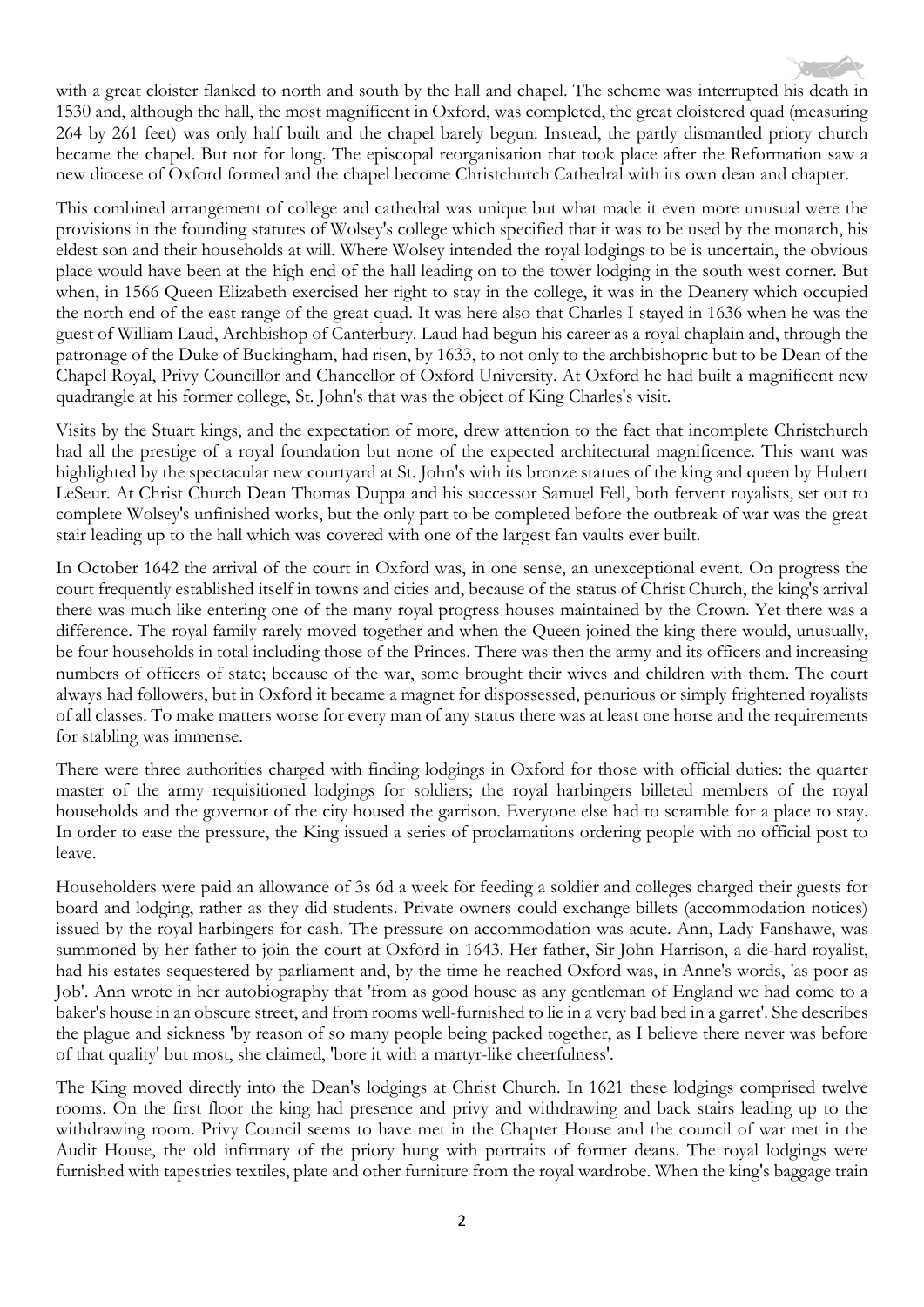was captured at the battle of Naseby it contained 200 wagons containing the king's household goods, coin and the king's personal correspondence.

Although Archbishop Laud had characterised Christchurch as having 'many fair lodgings for great men' there was not enough space to accommodate ether the offices or officers of state let alone the wider royal household. To the east of Christchurch were two colleges that were contiguous, Corpus Christi and Merton; across a narrow lane was a third, Oriel. All three were effectively absorbed into the royal residence.

After Henrietta Maria joined the king in Oxford in July 1643, she was given lodgings at Merton. The king and queen had been feasted here in 1629 by the warden, Sir Nathaniel Brent, but Brent had elected to side with Parliament and had been ejected from his lodgings in the Fitzjames gateway. This fifteenth century gatehouse now became the queen's lodgings; it was directly adjacent to Fellows Quadrangle, one of the most modern in Oxford, completed in 1610 and adorned with James I arms - in here were placed the queen's household.

In order to link Merton and Christchurch doorways were cut in the garden walls either side of Corpus Christi and a gravel path laid between them. At Corpus lodged John Ashburnham Treasurer and Paymaster to the army who was visited there by both the king and his sons as the bursar tipped the royal trumpeters and footmen. The Provost of Oriel was John Tolson, a fervent Royalist who became vice-chancellor in 1642 and played a major role in the fortification of the city. Oriel was home to the Lord Treasurer, Francis Cottington and the dean of the chapel royal, Richard Steward and 35 other royal servants and army officers. Cottington chaired meetings of the executive committee of Privy Council (or Junto) there. Perhaps the most important role of Oriel was as editorial office for *Mercurius Aulicus* or the *Court Mercury*, the royalist Newspaper published in Oxford from 1643 to 1645 and the mouthpiece of the royalist cause.

Although Christ Church, Corpus and Merton might seem from this to be an elegant royal enclave it was also a war zone. Oxford was a walled city and the medieval defences were supplemented by a series of modern bastions and gun emplacements. A plan of the fortifications drawn by Bernard de Gomme, later to be Charles II's military engineer, shows the fortifications hurriedly built by conscripted labour. Two buildings are identified by name - Oxford Castle and Christ Church, the two most important strategic locations in the city. A tower on the town wall at Merton was cut down for a gun platform covering the Christ Church water meadow which had been deliberately flooded. There was a magazine at New College, an artillery park at Magdalen College Grove and a canon foundry at Christ Church. In the schools building small arms were repaired, drawbridges manufactured, and armour and uniforms stored. Powder, meanwhile, was prudently milled on the outskirts of the city. Oxford was full of soldiers often short on pay and temper, the city was over-full, prone to disease, squalor, fire and disorder.

At the gates of Christ Church was St. Aldgates, the parish church that gave its name to the long street that led from Folly Bridge to the city centre. This was where the bulk of the royal household was accommodated. In private houses on the street lodged the king's surgeon, his tailor, his barber, his apothecary and the royal seamstress. These people all held posts that brought them into close contact with the king. Others in the street, in lesser accommodation, included a royal poulterer, two royal bakers, the coal-carrier to the court and various other humble servants. Eighty of the king's red-coated lifeguard of foot were also billeted in St. Aldgates, including their colonel, Montagu Bertie, Lord Willoughby d'Eresby, who was also, from 1642, the king's Lord Great Chamberlain. The larger houses accommodated, at various times, senior army officers and peers of the realm who needed to be close to court. On the west of St. Aldates was Pembroke College whose master was the royalist Thomas Clayton. Here resided the Secretary of State, Sir Edward Nicholas, and 79 men 23 women and five children.

These people made their homes in Oxford, many remaining in residence when the army left to campaign in the summer. Some married, many had children, and a few died: the burial records of Christ Church Cathedral include entries for an officer of the counting house, the Clerk Comptroller, two yeomen of the wardrobe, two garter heralds and the keeper of the Great Seal.

Soon after establishing himself at Christ Church the king issued a series of orders for the regulation of access to his lodgings. The yeomen of the Guard were ordered to stand at the foot of the stairs and gentlemen ushers were posted at the doors of the presence and privy chambers to regulate access. The drawing room was only open to nobles, Privy Counsellors, judges, bishops and members of the war council. The exigencies of war required the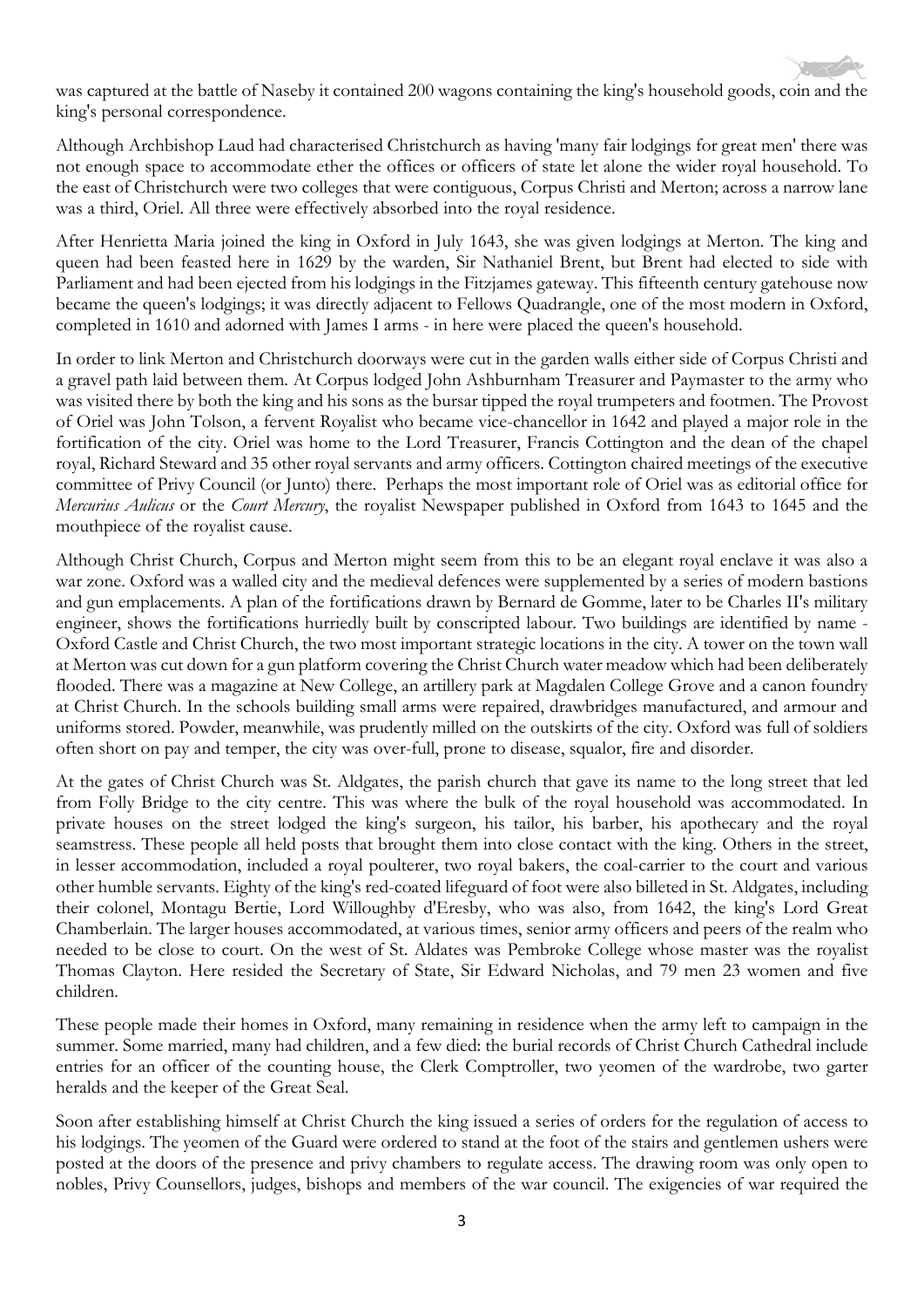

On 14<sup>th</sup> July 1643 the queen made a ceremonial entry to Oxford the streets lined with soldiers. First came a carriage containing her ladies followed by her servants and gentlemen pensioners. Next came the heralds and sergeants at arms in their uniforms the sergeant carrying a mace; preceding the royal coach was the queen's chamberlain the earl of Dorset. After a speech of welcome at Carfax she proceeded to Christchurch where she was welcomed by the vice chancellor and then escorted by the king to her lodgings at Merton where the orator of the university gave another speech. Henrietta Maria was accompanied by her Catholic confessor, priests and attendants. There was anxiety about holding Anglican services in the Merton chapel while she was in residence, but the queen insisted they continue, and she heard Mass with her household elsewhere in the college.

Summer was the campaigning season and the King and his army were in the field, but as the court retreated to Oxford in the winters of 1642-3, 43-4 and 44-5 court life became almost normal. The royalist army officer Sir Henry Slingsby described the king's daily routine in 1644: 'He kept his hours most exactly, both for his exercises and for his dispatches, as also his hours for admitting all sorts to come to speak with him. You might know where he would be from any hour from his rising, which was very early, to his walk he took in the garden, and so to chapel and dinner; so after dinner, if he went not abroad, he had his hours for writing or discoursing, or chess playing, or tennis'. As before the Civil War the king spent much of his leisure time in the queen's lodgings where he could be free of the restrictive etiquette of his own apartments. As their youngest child was conceived in Oxford, he probably also spent the night there.

The annual round of court ceremonial continued uninterrupted. The King attended services in the cathedral, publicly taking Communion to dispel rumours that he was a Catholic, and on Maundy Thursday distributed the Maundy money to the poor in the great hall. A chapter of the Order of the Garter was held in March 1645 in the privy chamber, two new knights were made, and the St George's day service held in the cathedral. The young John Aubrey recalled often watching the king dining in public in the great hall and, in April 1643, two humble cannoneers knelt and kissed the king's hand on his way to dinner. There was no shortage of food, for the royal table at least, and Christ Church hall set up for public dining would have given a magnificent impression.

A parade of foreign ambassadors was received, given formal receptions in the great hall and private conference in the deanery. In 1643 French ambassador was welcomed by the firing of many canons as he entered the city. After dining at St John's where he was staying, he was visited by the king and queen who conversed with him for two hours. The next day at 4pm he processed in state to Christchurch where he had an audience and, after a short rest, was feasted in the great hall.

To Oxford also came Parliamentary representatives to negotiate with the king. Early in 1643 Bulstrode Whitelocke was one of a twelve-man deputation who came to present parliament's proposals. They had their first meeting with the king in the gardens of Christchurch where they kissed his hand and read their scripts. Although later negotiations were conducted in the king's rooms, including his withdrawing chamber, the outdoor reception signalled royal coolness towards emissaries. The king called Parliament in January 1644 and 83 peers and 175 MPs attended him in the Hall of Christ Church for its opening. Later they took their seats – the Commons in the Convocation House and the Lords in the upper schools.

The ordered maintenance of court and state etiquette and the use of its theatre was as important to the king as the military effort. For Charles to be visibly king and to be afforded due deference was crucial, not only to his own dignity, but to the dignity of his office. The Oxford court was no ramshackle compromise, it was conducted with deliberate dignity and magnificence. There were a few compromises; in June 1643 the king banned the wearing of laces and fringes made of gold and silver on clothes and saddlery to avoid accusations of frippery and, in March 1643, notices were erected forbidding the infected to assemble for the traditional touching for the king's evil, presumably to avoid the more people in the city.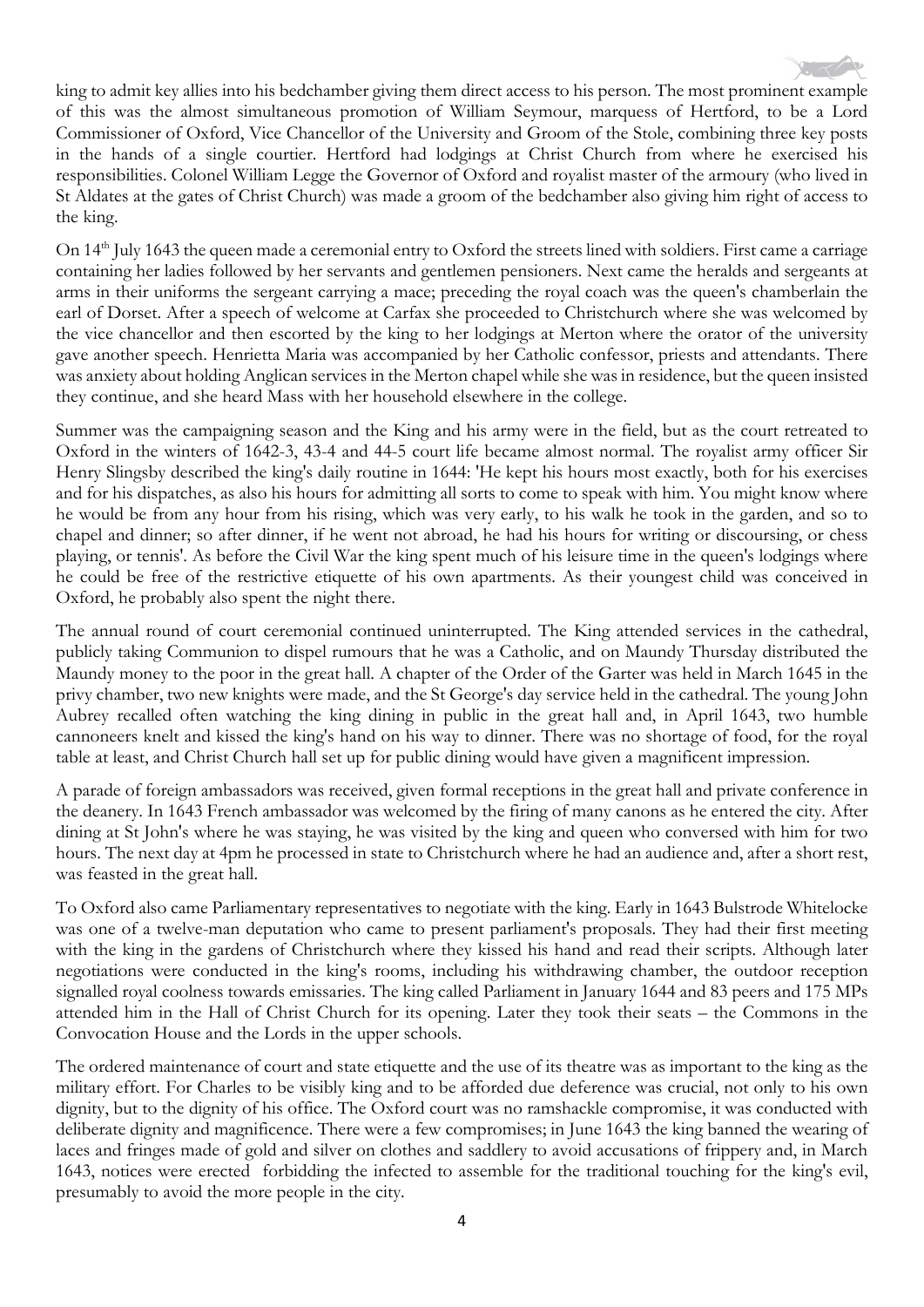

While the ceremonial side of the king's life was upheld there was no neglect of pleasure. Charles hunted with his hounds in his own park at Woodstock and elsewhere and, in poor weather, he played tennis with the Prince of Wales, Duke of York and Prince Rupert. There was a tennis court at the back of Christ Church near Oriel and in November 1643 the king asked the Master of his Robes to send a servant from London to Oxford to bring a bolt of taffeta and 'two pairs of garters and roses with silk buttons' to make him a tennis suit.

Although most court musicians stayed in London a small number came to Oxford and accompanied services at Christ Church and the queen's chapel as well as performing chamber music for the king and queen. According to a hostile parliamentary report on one occasion they accompanied Prince Rupert and other Lords dancing in the streets of the city. Likewise, a small number of musicians and actors came to perform plays and masques at court although without the complex scenery that had become commonplace at Whitehall. In February 1646, when it was clear that Oxford would be lost, a play was acted before the king 'to keep up his spirit in stead of good success from his soldiery'.

Sir Anthony van Dyck had died as the Civil War began and his English Protégé the brilliant portrait painter, William Dobson, followed the court to Oxford. He rented a house for his family in the high Street and set up a studio in 1645 in the best rooms in the Canterbury Quadrangle at St. John's College. In these were painted Princes Rupert, Maurice, James and Charles as well as the king himself. While Dobson's work at Oxford illustrates how some of the king's family and friends spent their enforced leisure in Oxford it also brings them to life. A group portrait of 1645–6 shows a meeting between three Royalist commanders: Prince Rupert, William Legge and Colonel John Russell (commander of the prince's elite Blue Coats).

In 1643 the king issued orders for all royal servants to come and join him at Oxford. This was the prelude to an attempt to relocate the central organs of the state to his new temporary capital. The Chancery, Exchequer and the courts of law were all ordered from Westminster to Oxford where they were set up in colleges and university buildings. Parliament had taken control of the Mint at the Tower of London and the king had established a mint in Shrewsbury using his own plate and Welsh silver to mint coin. In January 1643 the Shrewsbury mint was ordered to Oxford and set up at New Inn Hall (the site of St. Peter's College). It was remarkably successful producing coin for the war effort. One coin struck there deserves special mention. The Oxford Crown minted in 1644 has a detailed representation of Oxford from the north on one side. The legend advertises the king's intention to uphold the Protestant religion, the laws of England and the freedom of Parliament.

This remarkable coin must have been struck on the king's orders for while the slogan proclaiming his aims was common to most Civil War coinage the depiction of Oxford was unique on an English coin. The King was extremely proud of Oxford, its buildings, beauty and history and was determined that it should not be damaged by the war. In 1645, when there was still the opportunity to move the court to the West of England, he resolved to stay as Oxford was the only City that could have accommodated the court in comfort and the only place suitable to his and its magnificence.

Henrietta Maria was pregnant and found overcrowded and unhealthy Oxford increasingly intolerable. Eventually the 34-year-old consort informed her husband that she was going to leave. She slipped out of the city and made for the South West where, in Exeter she would eventually give birth to her last child, Princess Henrietta. Charles would never see her again as, only a month later, she boarded a ship and sailed for the Low Countries. After losing the battle of Naseby in June 1645 and surrendering Bristol it became clear that the war was over, and the Prince of Wales was sent abroad after his mother. On 27 April 1646 the king rode out of Oxford disguised as a servant and accompanied by three attendants, abandoning his capital and his young son, the Duke of York.

On June 25 the keys of the surrendered city were handed to general Fairfax who, with the other senior Parliamentary officers, entered the city and made for Christ Church. There was Prince James. One by one they kissed the twelve-year-old's hand, only one of their number knelt at his feet as they did so. That man was Oliver Cromwell. Even in the humiliation of defeat the magic of monarchy was alive.

In July the Oxford royal lodgings at Christ Church were dismantled and the king's furnishings sent to Hampton Court. With them came the remainder of the king's household, a mixture of domestic servants and hangers-on.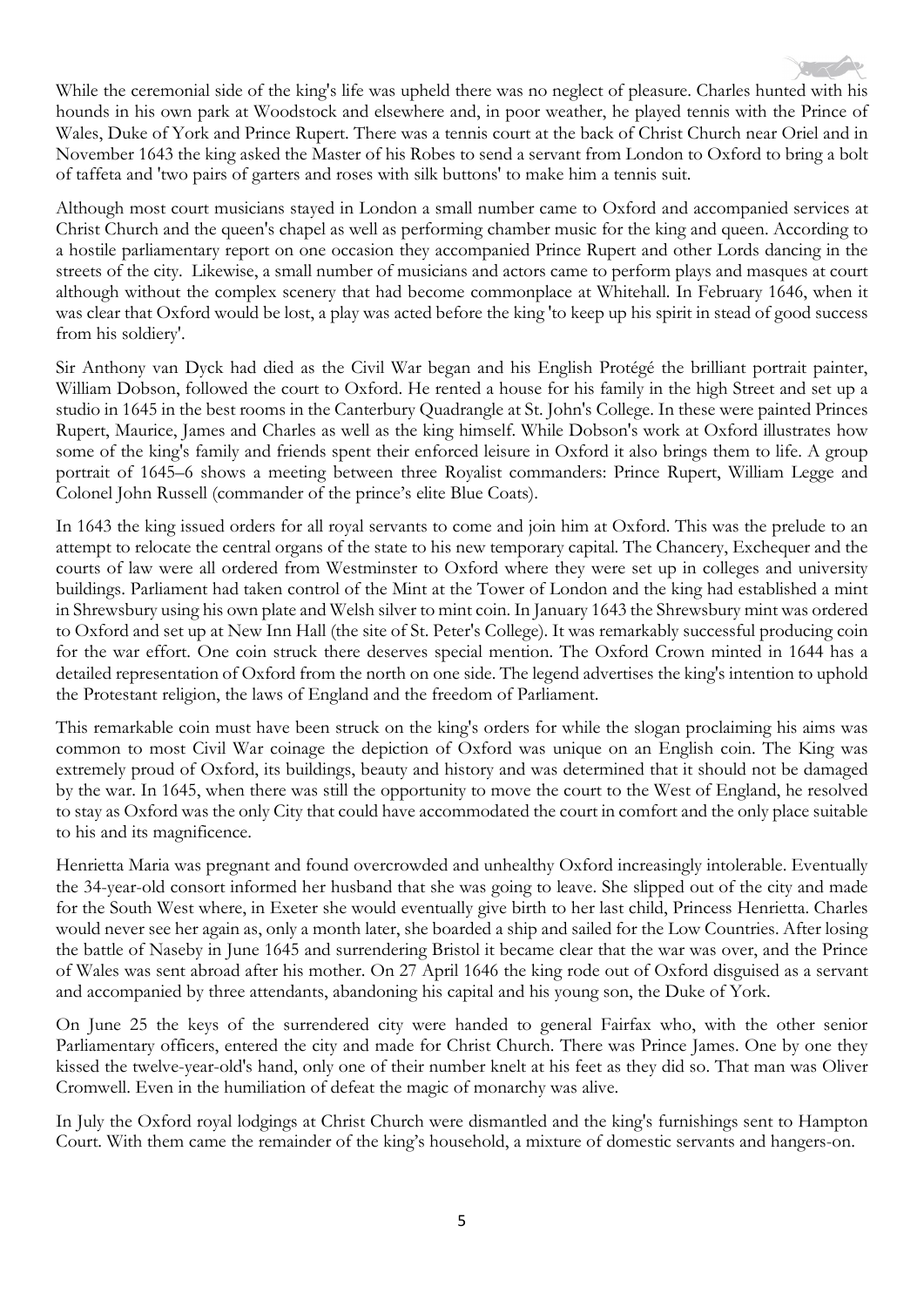

Charles surrendered to the Scots who took him north to Newcastle before an accommodation could be reached with parliament. The deal struck in January 1647 allowed for the king to be moved south again, under close guard; first to Holdenby House in Northamptonshire, then on to Royston and Hatfield, and finally to Hampton Court.

Hampton Court was to be his resting-place from 24 August for about eleven weeks. What is usually described as Charles's imprisonment was barely house arrest. Not only did the king have free movement about the palace and parks but he could retain his own attendants enabling him to hold a court in miniature maintained by Parliament's official sanction.

The house was specially re-furnished for his arrival and plate was issued from the jewel house at the Tower for his table. It also seems that Charles requested paintings of his family to be sent from Whitehall. He successfully petitioned parliament for his children to visit him and, between June and November 1647, they came several times a week, talking, hunting and playing tennis with their father. In October Charles requested that they should be allowed to stay overnight - a request that was granted. Elizabeth came to stay in a bedroom off the privy gallery, she asked for the king's guards to be moved further off as she claimed that their noise kept her awake.

Charles's stay at Hampton Court was a happier one than it might have been in such circumstances. Royalist supporters came from London to see him and pay their respects. Also came senior parliamentary officers including Oliver Cromwell and Henry Ireton, with whom the king discussed the so-called 'Heads of Proposals', the draft agreement which was being touted by them as the best constitutional settlement on offer. On 9 or 10 November Cromwell wrote to Colonel Edward Whalley, Charles's supervisor, warning him that the army might try to assassinate the king. Whalley showed the letter to Charles. The following night, under cover of darkness, the king escaped.

Charles had almost certainly slipped down the back stairs and out through the south front gardens. Accompanied by a groom of the Bedchamber he had reached the waterside where a boat ferried him across the Thames to a waiting horse. There was no agreed plan and it was not until the party had passed Farnham that the King finally decided that he would make for the Isle of Wight where there were no army units and, it was believed, the new Parliamentary Governor, Colonel Robert Hammond might be sympathetic. 26-year-old Hammond had probably been one of the army officers who came to Hampton Court to pay respects to the king in his confinement but, asked to shelter the king at Carisbrooke Castle he was horrified. The King too, was lukewarm about the idea of placing himself in the hands of a Parliamentary officer with conflicted loyalties, but had little choice and so, made the short sea crossing to the Isle of Wight and on to Carisbrooke.

Carisbrooke had long been strategically important and had most recently been remodelled as an artillery fort to guard against the threat of Spanish invasion in the 1590s. The massive new stone-faced outworks had been erected under the authority of the Island's Captain Sir George Carey for whom the constable's lodgings were also rebuilt. Carey was the son of Lord Hunsdon, the Queen's Cousin, and inherited his titles in 1596. In 1583 he had been appointed to the Isle of Wight as captain and over the next three years created a large residence in the castle on the site of the twelfth century great hall. It was in this thirteen-room mansion, with 'a fayre pair of large stairs' that Charles, as Prince of Wales had been feasted in 1618.

In November 1647 things were rather different. The King received a number of island dignitaries in the constable's lodgings and explained that 'my resolution in coming here being but to be secured till there may be some happy accommodation made'. How long this was going to take nobody knew and so Charles successfully requested that some of his household left behind so suddenly at Hampton Court could join him. A large posse arrived at the end of November with several cart loads of furnishings which transformed the large and elegant Elizabethan Constable's lodging into a handsomely furnished royal palace. A month later the royal coach, with liveried coachmen and footmen were shipped across by sea and delivered to the castle. At first the king was remarkably free to travel round the island sightseeing and hunting, but by the end of the year security was tightened and the king went out much less; after a feeble attempt by some local people to rescue him, the excursions ceased and he was effectively imprisoned.

What is striking about the king's initial establishment is that he was accommodated in fine rooms, richly furnished and attended by a household of some XX people. Even after parliament purged his household of suspect servants there were some thirty royal attendants in the castle. They managed to continue royal life with a considerable